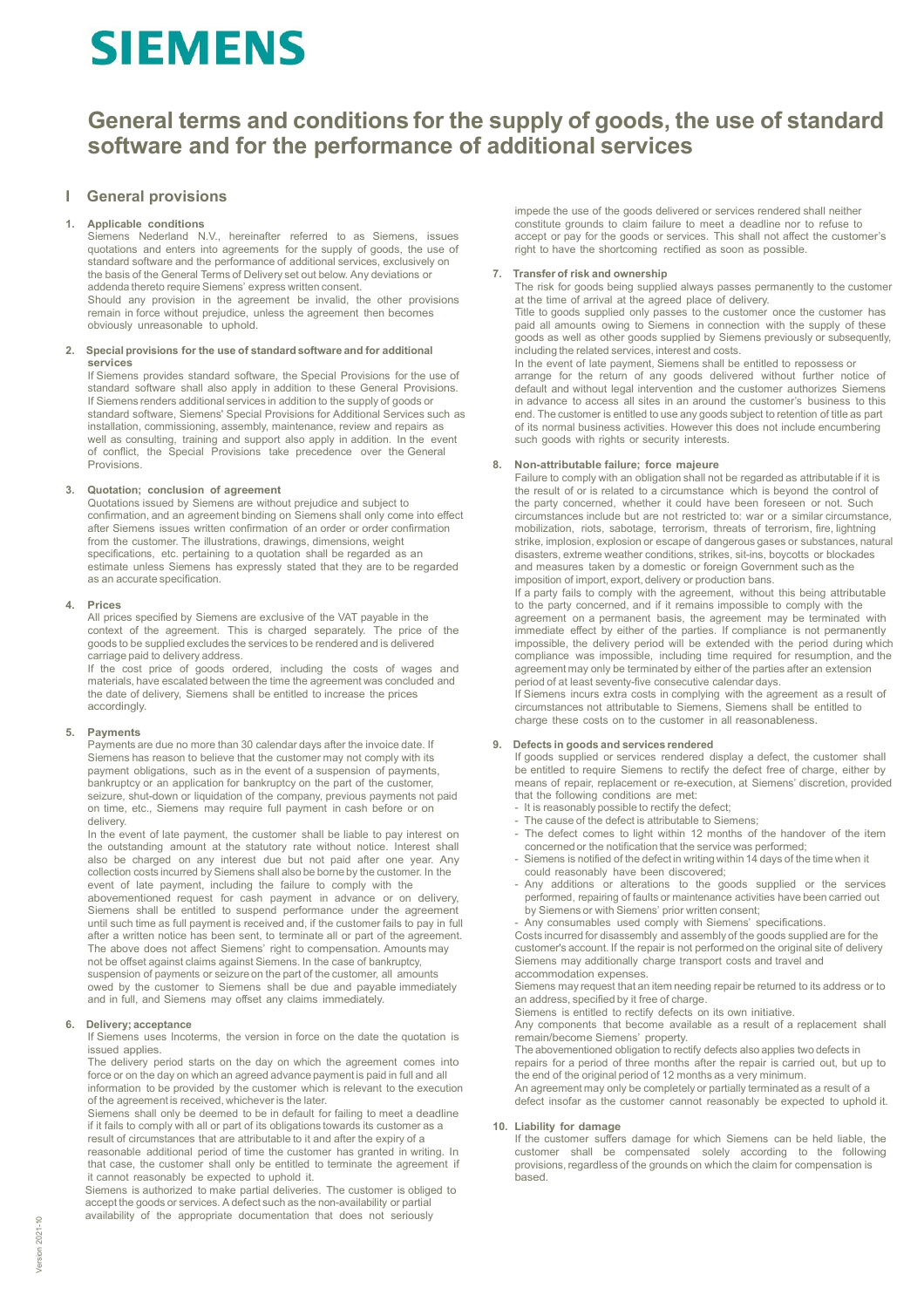In the event of damage which the customer can prove to have suffered as a result of Siemens' failure to meet a deadline, the customer shall be entitled to compensation of 0.5% up to a total of 5% of the price, excluding VAT, of that part of the agreement that was not executed on time for each full calendar week of the delay.

Siemens shall pay compensation for other damages only insofar as it concerns personal injury or damage to property. Compensation shall not be paid under any circumstances for loss of income, profit or revenue loss of production, loss due to business interruption, loss of information

including the costs of restoring it, loss of anticipated savings, loss of contracts, wages paid in vain, any increase in operating costs, excess costs incurred due to external purchasing, and discounts or penalties payable to third parties.

With the exception of personal injury, which qualifies for full compensation, Siemens shall not be liable for compensation of more than EUR 500,000.00 per event, whereby a series of related events are considered as

a single event, and never more than EUR 1,500,000.00 in total.

The right to compensation for damage shall expire if no claim is made in writing within 14 days of the discovery of the damage. No compensation shall be paid for damage that comes to light more than 12 months after the handover of the goods concerned or the notification that the service has

been performed. Insofar as Siemens gives advice without an agreement in place covering the provision of such advice, such advice is given without prejudice and

Siemens accepts no responsibility whatsoever for such advice.

Third parties involved in the execution of the agreement may invoke the same defense against any claims made by the customer as that which Siemens is entitled to invoke on the basis of these conditions.

### **11. Intellectual property rights**

Siemens reserves all rights, including that of intellectual property rights, relating to the information made available to a customer in the context of performing an agreement, for example in the form of drawings, diagrams, designs, calculations, descriptions, software or relevant documentation. The information may not be made available to third parties without explicit permission from Siemens, and may only be used within the framework of creating and executing the agreement by the customer. Should no agreement come into existence the customer shall immediately return the information carriers, including the quotation, and any copies thereof to Siemens when first requested to do so.

### **II Special provisions for the use of standard software**

### **1. Right of use; intellectual property rights**

Siemens grants the customer a non-transferable and non-exclusive right (license) to use the software in accordance with these conditions on the equipment and for the number or types of users or connections specified in the applicable documentation.

The software and the applicable documentation is subject to copyright or other intellectual property rights of Siemens or its licensors. The trade names are also legally protected.

Siemens shall provide the customer with one copy of the software and the applicable user documentation. The customer is permitted to make one copy of the software for backup purposes only. Duplication beyond the number mentioned above as well as duplication of the user documentation is not permitted. The customer shall not disclose the software nor make it available to third parties in any way. The customer shall not make any changes to the software of any nature whatsoever without the prior written consent of Siemens, unless mandatory provisions permit this. The source code of the software shall not be made available to the customer.

The customer guarantees that the copyright or other intellectual property rights relating to the software and user documentation made available are not violated.

### **2. Delivery and acceptance**

Siemens shall deliver the software on the information carriers agreed upon. The customer shall be responsible for installation, implementation and commissioning. If an acceptance test has been agreed to the test period will run for fourteen days after delivery. The software shall be considered accepted if the customer does not notify Siemens otherwise within fourteen days. The software shall also be considered accepted from the moment the customer puts it to functional use. A defect that does not seriously impede the use thereof does not form grounds for nonacceptance nor does it diminish Siemens' obligation to rectify such defect.

On acceptance of the software the customer's rights end regarding defects which are or could have been reasonably detected during the test period and which are not reported in writing to Siemens.

### **3. Defects**

- 3.1 Only a fundamental deviation from the software specification stipulated in the applicable documentation is considered to be a defect, provided that such deviation can be reproduced, is attributable to Siemens and occurs in the latest updated software version.
- 3.2 Siemens shall rectify any defects in the software to its best ability within a period of three months after delivery or, if an acceptance test was agreed upon, three months after acceptance. Siemens shall be entitled to provide

**12. Compliance with Export Control Regulations** 12.1 If the customer transfers to a third party hardware and/or software and/or technology (including corresponding documentation) delivered by Siemens ("Goods"), or works and services (including all kinds of technical support)<br>performed by Siemens ("Services"), the customer shall comply with all<br>applicable national and international (re-) export control regulations. In a event of such transfer of Goods and/or Services, the customer shall comply<br>with the (re-) export control regulations of the Federal Republic of Germany, of<br>the European Union ("EU") and of the United States of America ("US

12.2 Prior to any transfer of Goods and/or Services to a third party, the customer shall in particular check and guarantee by appropriate measures that<br>•• there will be no infringement of an embargo imposed by the EU, USA<br> concerning Goods or Services or by provision of other economic resources in connection with Goods or Services;

such Goods and Services are not intended for use in connection with armaments, nuclear technology or weapons, if and to the extent such use is subject to prohibition or authorization, unless required authorization has been obtained;

• the regulations of all applicable sanctioned party lists of the EU and USA concerning the trading with entities, persons and organizations listed therein are considered.

12.3 Upon request by Siemens, the customer shall promptly provide Siemens<br>with all information pertaining to the particular end customer, the particular<br>destination and the particular intended use of Goods and Services, as any export control restrictions existing.

12.4 The customer shall indemnify and hold harmless Siemens from and<br>against any claim, proceeding, action, fine, loss, cost and damages arising out<br>of or relating to any noncompliance with export control regulations by th customer, and the customer shall compensate Siemens for all losses and expenses resulting thereof, unless such noncompliance was not caused by fault of the customer. This provision does not imply a change in statutory burden of proof.

12.5 Siemens shall not be obligated to fulfill any agreement if such fulfillment is prevented by any impediments arising out of national or international foreign trade or customs requirements or any embargoes or other sanctions.

### **13. Applicable law, disputes**

Dutch law, with the exception of the Vienna Sales Convention (CISG), shall govern agreements between Siemens and the customer. The competent court of The Hague shall have sole jurisdiction over disputes between the customer and Siemens.

temporary solutions for the software. In the event of defects in software originating from third party suppliers however, these suppliers' conditions exclusively apply to these defects and Siemens is only obliged to provide information on the new software versions in Siemens' possession when requested to do so. The right of use hereof can be obtained at the usual fees. A later software version shall only be made available if Siemens is in possession thereof.

- 3.3 The customer shall make all the necessary details and information in its possession available to Siemens free of charge for the rectification of the defect. If necessary, the customer shall also make the software and equipment available free of charge for the time required. The customer is responsible for facilitating the implementation of work to be performed and in particular takes the local and legal safety requirements into consideration at the site, creates a suitable environment for performing of the work on site and makes suitable personnel available free of charge.
- 3.4 Should the customer expand the software made available by Siemens and connect it to an interface of the software, Siemens' obligation to rectify a defect only extends as far as the interface, if and insofar as Siemens has acknowledged the interface option and its specifications in writing.
- 3.5 If the customer amends or changes the software the obligation to rectify a defect lapses unless the customer was authorized thereto and can<br>demonstrate unequivocally by means of a test with the by means of a test with the unchanged software that the defect bears no relation to the change.
- 3.6 After the period mentioned in section 2 has elapsed Siemens shall only be required to correct any defects if a maintenance agreement was concluded between the parties and such agreement covers the particular defect.

**4. Indemnity** Siemens shall indemnify the customer against claims from third parties based on the claim that the software provided by Siemens infringes on their intellectual property rights provided the following conditions are complied with:

- Siemens itself developed the software in question;
- The software is used by the customer within the borders of the Netherlands;
- The alleged infringement holds no relation to changes effected to the software by the customer or on its instruction;
- The customer has informed Siemens in writing and without delay of the third party claims and leaves (the method of) finalization of the matter entirely up to Siemens;
- The customer gives its full cooperation to allow Siemens, if necessary in the name of the customer, to defend itself against the claims.